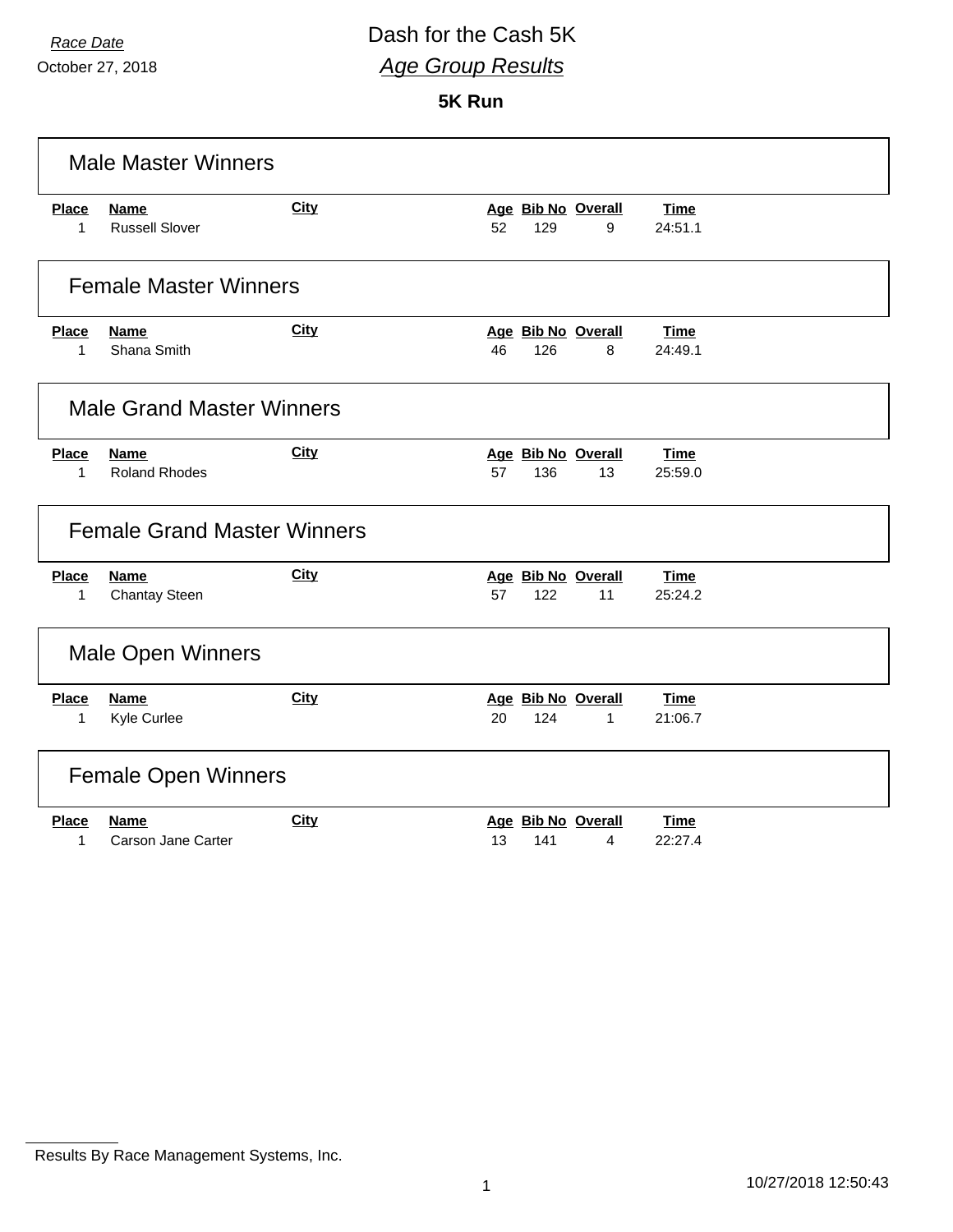#### *Race Date* Dash for the Cash 5K *Age Group Results*

**5K Run**

| Male 10 and Under                           |             |                           |             |
|---------------------------------------------|-------------|---------------------------|-------------|
| <b>Place</b><br><b>Name</b>                 | <b>City</b> | Age Bib No Overall        | <b>Time</b> |
| $1 *$<br>Parker Payne                       |             | 8<br>$\overline{2}$<br>12 | 25:56.3     |
| Preston Payne<br>2                          |             | 5<br>$\mathbf{1}$<br>41   | 49:36.3     |
| Male 11 to 14                               |             |                           |             |
| <b>Place</b><br><b>Name</b>                 | <b>City</b> | Age Bib No Overall        | <b>Time</b> |
| $1*$<br>Denver Carter                       |             | 11<br>140<br>2            | 21:28.8     |
| 2<br>Jeremiah Layton                        |             | 13<br>119<br>6            | 23:44.2     |
| Female 11 to 14                             |             |                           |             |
| <b>Place</b><br><b>Name</b>                 | <b>City</b> | Age Bib No Overall        | <b>Time</b> |
| $1 *$<br>Cameron Bishop                     |             | 14<br>134<br>10           | 24:59.3     |
| $\overline{2}$<br>Jami Bishop               |             | 11<br>133<br>22           | 28:32.3     |
| Male 15 to 19                               |             |                           |             |
| <b>Place</b><br><b>Name</b>                 | City        | Age Bib No Overall        | <b>Time</b> |
| $\pmb{\ast}$<br>Dustin Bush<br>$\mathbf{1}$ |             | 16<br>102<br>7            | 24:44.4     |
| Female 15 to 19                             |             |                           |             |
| <b>Place</b><br><b>Name</b>                 | <b>City</b> | Age Bib No Overall        | <b>Time</b> |
| $1 *$<br>Gillian Harrison                   |             | 15<br>101<br>21           | 28:26.8     |
| 2<br>Kristin Busby                          |             | 16<br>142<br>23           | 30:05.2     |
| 3<br>Katelyn Smith                          |             | 16<br>27<br>125           | 31:40.6     |
| Savannah Berry<br>4                         |             | 18<br>118<br>29           | 32:49.6     |
| Madelynn Layton<br>5                        |             | 18<br>120<br>34           | 35:54.3     |
| Maya McCulloch<br>6                         |             | 103<br>19<br>40           | 42:10.6     |
| Male 25 to 29                               |             |                           |             |
| <b>Place</b><br><b>Name</b>                 | <b>City</b> | Age Bib No Overall        | <b>Time</b> |
| $1 *$<br>Kyle Neely                         |             | 29<br>106<br>3            | 21:36.9     |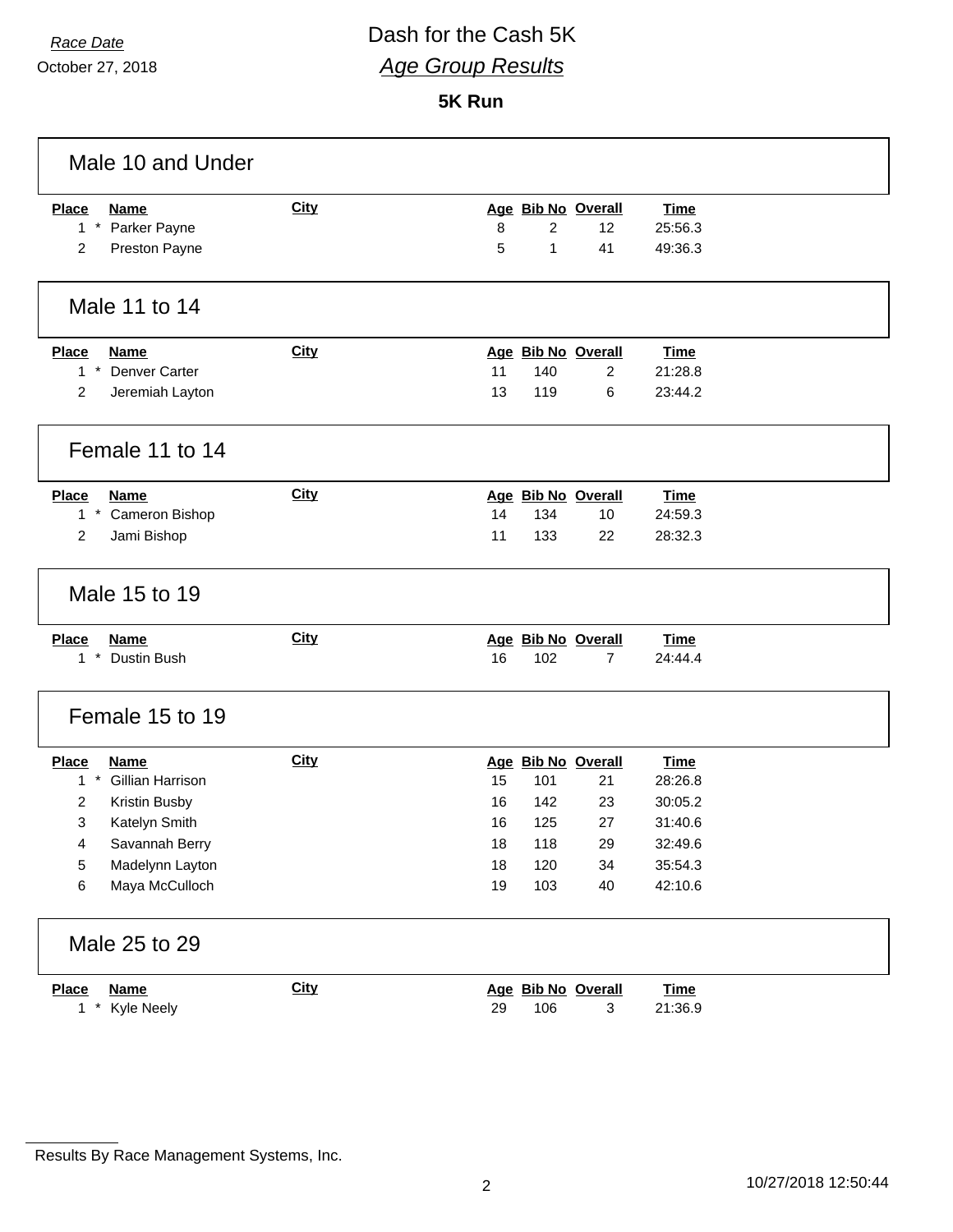# *Race Date* Dash for the Cash 5K *Age Group Results*

#### **5K Run**

| Female 25 to 29                                      |             |                                   |
|------------------------------------------------------|-------------|-----------------------------------|
| <b>Place</b><br><b>Name</b>                          | <b>City</b> | Age Bib No Overall<br><b>Time</b> |
| $1 *$<br>Jordan Neely                                |             | 105<br>28<br>30<br>34:27.1        |
| <b>Cheryl Sellers</b><br>$\overline{2}$              |             | 29<br>40:18.5<br>104<br>39        |
| Female 30 to 34                                      |             |                                   |
| <b>Place</b><br><b>Name</b>                          | City        | Age Bib No Overall<br><b>Time</b> |
| $1 *$<br>Jaime Craft                                 |             | 31<br>128<br>27:20.1<br>18        |
| $\overline{c}$<br>Haley Ainsworth                    |             | 31<br>139<br>24<br>30:12.4        |
| Male 35 to 39                                        |             |                                   |
| <b>Place</b><br><b>Name</b>                          | <b>City</b> | Age Bib No Overall<br><b>Time</b> |
| $\pmb{\star}$<br><b>Drew Williams</b><br>$\mathbf 1$ |             | 37<br>109<br>5<br>23:02.2         |
| $\overline{c}$<br>Chris Craft                        |             | 127<br>38<br>15<br>26:28.8        |
| Female 35 to 39                                      |             |                                   |
| <b>Place</b><br><b>Name</b>                          | <b>City</b> | Age Bib No Overall<br><b>Time</b> |
| $1 *$<br><b>Kristy Maddox</b>                        |             | 37<br>130<br>17<br>27:03.0        |
| Ashley Bishop<br>2                                   |             | 35<br>135<br>32<br>35:20.6        |
| 3<br>Sammie Bell                                     |             | 35<br>123<br>35<br>36:03.6        |
| Male 40 to 44                                        |             |                                   |
| <b>Place</b><br><b>Name</b>                          | <b>City</b> | Age Bib No Overall<br><b>Time</b> |
| <b>Brian McDhail</b><br>$\star$<br>1.                |             | 43<br>137<br>33<br>35:53.2        |
| Female 40 to 44                                      |             |                                   |
| <b>Name</b><br><b>Place</b>                          | <b>City</b> | Age Bib No Overall<br><b>Time</b> |
| $1 *$<br>Christen Layton                             |             | 43<br>121<br>28:16.9<br>20        |
| <b>Heather Berry</b><br>2                            |             | 117<br>43<br>25<br>30:26.2        |
| Male 45 to 49                                        |             |                                   |
| <b>Place</b><br><b>Name</b>                          | <b>City</b> | Age Bib No Overall<br><b>Time</b> |
| 1 * Cedrick Chaffee                                  |             | 46<br>111<br>26:16.9<br>14        |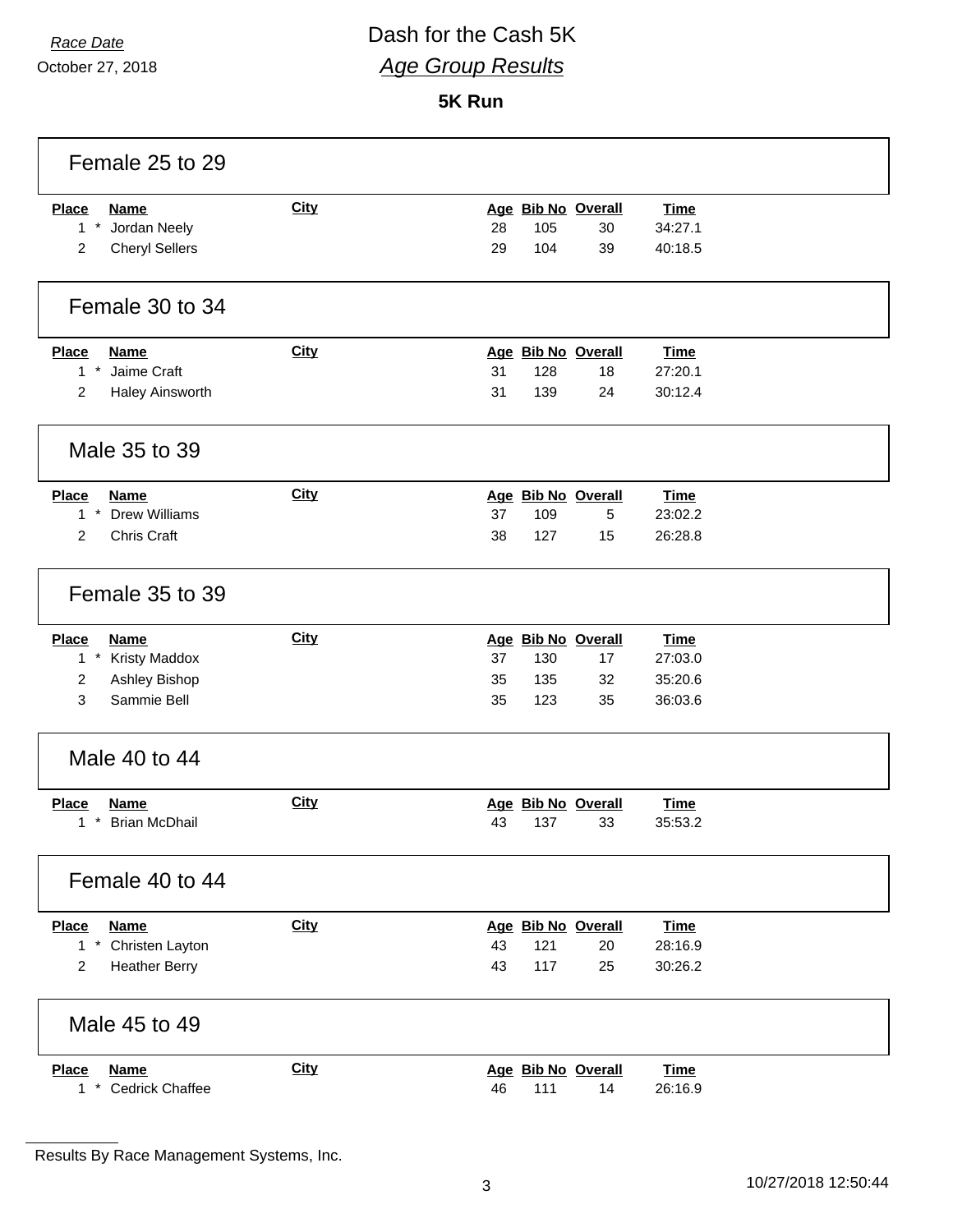#### *Race Date* Dash for the Cash 5K *Age Group Results*

**5K Run**

| Female 45 to 49                                                                                           |             |                                                                                                                             |
|-----------------------------------------------------------------------------------------------------------|-------------|-----------------------------------------------------------------------------------------------------------------------------|
| <b>Place</b><br><b>Name</b><br>1 * Denise Handy                                                           | City        | Age Bib No Overall<br><b>Time</b><br>110<br>36:33.2<br>45<br>36                                                             |
| Female 50 to 54                                                                                           |             |                                                                                                                             |
| <b>Place</b><br><b>Name</b><br>1 * Chris Williams                                                         | <b>City</b> | Age Bib No Overall<br>Time<br>52<br>112<br>30:41.7<br>26                                                                    |
| Male 55 to 59                                                                                             |             |                                                                                                                             |
| <b>Name</b><br><b>Place</b><br>1 * Stacy Broadhead                                                        | <b>City</b> | Age Bib No Overall<br><b>Time</b><br>56<br>131<br>16<br>26:29.8                                                             |
| Female 55 to 59                                                                                           |             |                                                                                                                             |
| <b>Place</b><br><b>Name</b><br>1 * Dawn Polo<br>$\overline{c}$<br>Belendia Jones<br>3<br>Debbie Broadhead | <b>City</b> | Age Bib No Overall<br><b>Time</b><br>55<br>27:24.6<br>138<br>19<br>57<br>113<br>28<br>32:31.0<br>56<br>132<br>38<br>39:56.8 |
| Female 60 to 64                                                                                           |             |                                                                                                                             |
| <b>Place</b><br><b>Name</b><br>1 * Julie Harris<br>$\overline{2}$<br><b>Vickie Everett</b>                | City        | Age Bib No Overall<br><b>Time</b><br>60<br>114<br>31<br>34:36.4<br>61<br>115<br>37<br>39:51.0                               |
| Male 65 and Over                                                                                          |             |                                                                                                                             |
| <b>Place</b><br>Name<br>$1$ $*$<br><b>Billy Mack Everett</b>                                              | <b>City</b> | Age Bib No Overall<br>Time<br>75<br>116<br>42<br>49:46.8                                                                    |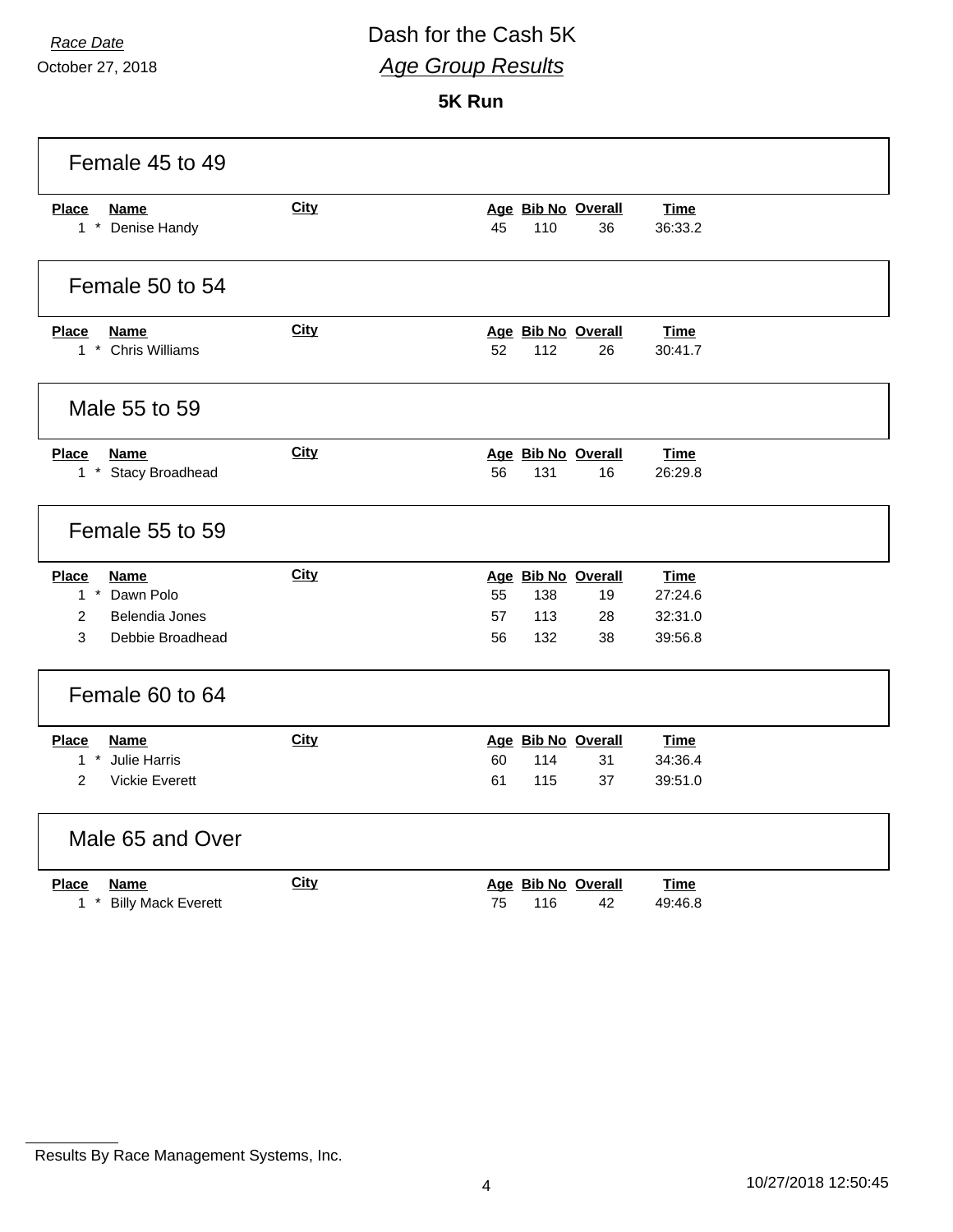October 27, 2018

# *Race Date* Dash for the Cash 5K *Age Group Results*

**5K Walk**

| <b>Male Master Winners</b> |                                    |             |    |     |                    |             |
|----------------------------|------------------------------------|-------------|----|-----|--------------------|-------------|
| <b>Place</b>               | <b>Name</b>                        | <b>City</b> |    |     | Age Bib No Overall | <b>Time</b> |
| 1                          | <b>Ken Stocks</b>                  |             | 59 | 305 | $\overline{2}$     | 33:06.9     |
|                            | <b>Female Master Winners</b>       |             |    |     |                    |             |
| <b>Place</b>               | <b>Name</b>                        | City        |    |     | Age Bib No Overall | <b>Time</b> |
| 1                          | Jennifer Curlee                    |             | 48 | 307 | 5                  | 40:38.3     |
|                            | <b>Male Grand Master Winners</b>   |             |    |     |                    |             |
| <b>Place</b>               | <b>Name</b>                        | <b>City</b> |    |     | Age Bib No Overall | <b>Time</b> |
| 1                          | Larry Sykes                        |             | 74 | 308 | 3                  | 39:45.0     |
|                            | <b>Female Grand Master Winners</b> |             |    |     |                    |             |
| <b>Place</b>               | <b>Name</b>                        | <b>City</b> |    |     | Age Bib No Overall | <b>Time</b> |
| $\mathbf{1}$               | Sondra Barnes                      |             | 60 | 312 | 11                 | 46:22.4     |
|                            | Male Open Winners                  |             |    |     |                    |             |
| <b>Place</b>               | <b>Name</b>                        | City        |    |     | Age Bib No Overall | <b>Time</b> |
| 1                          | Jody Babineaux                     |             | 38 | 301 | $\mathbf{1}$       | 32:35.7     |
|                            | <b>Female Open Winners</b>         |             |    |     |                    |             |
| <b>Place</b>               | <b>Name</b>                        | <b>City</b> |    |     | Age Bib No Overall | Time        |
| 1                          | Demonica Latrea Brown              |             | 36 | 314 | 4                  | 40:00.9     |

Results By Race Management Systems, Inc.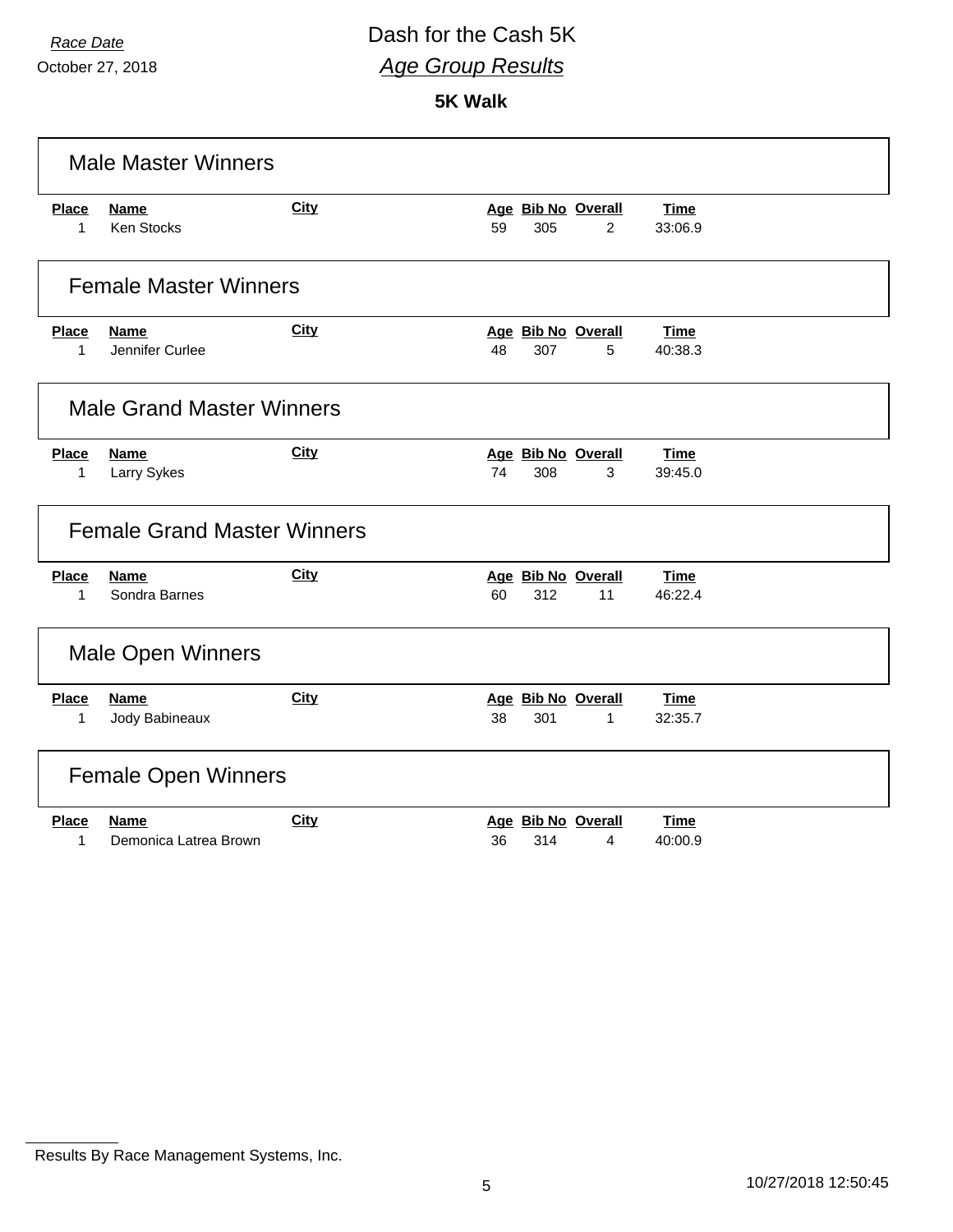# *Race Date* Dash for the Cash 5K *Age Group Results*

**5K Walk**

|                                                     | Male 14 and Under                                                                                                                    |             |                                        |                                               |                                                            |                                                                                              |  |
|-----------------------------------------------------|--------------------------------------------------------------------------------------------------------------------------------------|-------------|----------------------------------------|-----------------------------------------------|------------------------------------------------------------|----------------------------------------------------------------------------------------------|--|
| <b>Place</b>                                        | <b>Name</b><br>1 * Ryan Kennedy                                                                                                      | <b>City</b> | 14                                     | 311                                           | Age Bib No Overall<br>16                                   | <b>Time</b><br>47:18.9                                                                       |  |
|                                                     | Female 20 to 29                                                                                                                      |             |                                        |                                               |                                                            |                                                                                              |  |
| <b>Place</b><br>$1 *$<br>$\overline{c}$             | <b>Name</b><br>Erica Wade<br>Shelby Ainsworth                                                                                        | City        | 27<br>20                               | 323<br>328                                    | Age Bib No Overall<br>26<br>28                             | <b>Time</b><br>1:07:19.5<br>1:07:20.8                                                        |  |
|                                                     | Female 30 to 39                                                                                                                      |             |                                        |                                               |                                                            |                                                                                              |  |
| <b>Place</b><br>$1 *$<br>$\overline{2}$             | <b>Name</b><br>Sherlita Windham<br>Summer Peacock                                                                                    | City        | 38<br>36                               | 302<br>320                                    | Age Bib No Overall<br>6<br>25                              | <b>Time</b><br>40:42.1<br>1:03:59.5                                                          |  |
|                                                     | Male 40 to 49                                                                                                                        |             |                                        |                                               |                                                            |                                                                                              |  |
| <b>Place</b>                                        | <b>Name</b><br>1 * Jeff Kennedy                                                                                                      | <b>City</b> | 46                                     | 310                                           | Age Bib No Overall<br>15                                   | <b>Time</b><br>47:17.2                                                                       |  |
|                                                     | Female 40 to 49                                                                                                                      |             |                                        |                                               |                                                            |                                                                                              |  |
| <b>Place</b><br>$1 *$<br>2<br>3<br>4<br>5<br>6<br>7 | <b>Name</b><br>Missy Jones<br>Stepanie Moore<br>Amy McNeil<br>Mandy Kennedy<br>Susan McWilliams<br>Jennifer McDhail<br>Brenda Warren | <b>City</b> | 47<br>45<br>44<br>43<br>44<br>40<br>44 | 303<br>326<br>327<br>309<br>319<br>324<br>321 | Age Bib No Overall<br>8<br>9<br>10<br>12<br>18<br>22<br>24 | <b>Time</b><br>41:23.3<br>41:37.1<br>45:56.5<br>47:00.7<br>56:39.2<br>1:00:57.9<br>1:03:59.3 |  |
|                                                     | Female 50 to 59                                                                                                                      |             |                                        |                                               |                                                            |                                                                                              |  |
| <b>Place</b><br>$1*$<br>2<br>3<br>4                 | <b>Name</b><br>Joann Reynolds<br><b>Sharon Sanders</b><br>Paula Colson<br>Lanell Lott                                                | <b>City</b> | 55<br>52<br>53<br>53                   | 304<br>313<br>315<br>318                      | Age Bib No Overall<br>13<br>19<br>20<br>23                 | <b>Time</b><br>47:11.5<br>57:11.6<br>1:00:00.2<br>1:03:33.5                                  |  |